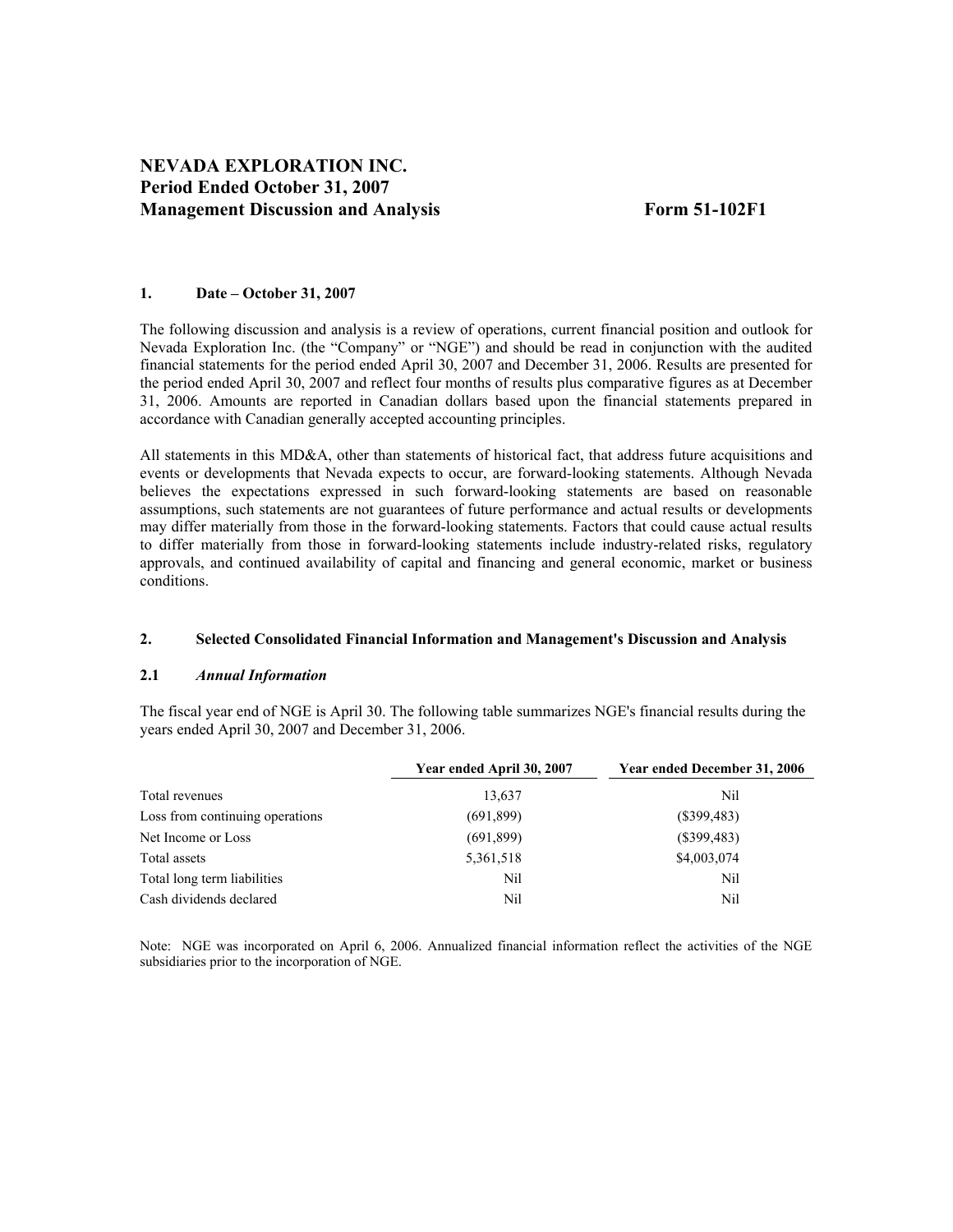## **2.2** *Management's Discussion and Analysis*

This management's discussion and analysis ("**MD&A**") provides analysis of NGE's financial results for the three month periods ended October 31, 2007 and 2006. The following information should be read in conjunction with the audited consolidated financial statements of NGE for the fiscal period ended April 30, 2007 (and the notes thereto).

#### *Overview*

NGE is a private company incorporated under the *Canada Business Corporations Act* on April 6, 2006. All financial information for the fiscal years ended April 30, 2007 and December 31, 2006 annualized financial information reflecting the consolidated activities of NGE prior to the incorporation of NGE.

NGE's primary operations consist of locating gold deposits in the State of Nevada. The Company has a 100% interest in the property known as "FJ" which consists of 346 unpatented claims. NGE also has the exploration and mineral rights on 3.4 square miles of land known as the "HP Property".

#### *Overall Performance*

NGE incurred a consolidated loss of \$563,179 for the three-month period ended October 31, 2007, compared to a loss of \$226,257 for the same period in 2006.

NGE's total assets as at October 31, 2007 amounted to \$5,285,908 an increase of \$75,610 from April 30, 2007. Cash and accounts receivables make up \$2,644,335 or (50.0%) of the Company's assets. Cash has decreased by operations but has been somewhat offset by cash received from the exercise of warrants and options that has amounted to \$544,896 since April 30. Mineral properties have increased by \$967,919 and now accounts for 32.84% (\$1,736,064 vs \$768,145 or 14.32% at April 30) of the total asset balance at October 31, 2007. The balance of the asset base for October 31, 2007 is made up of equipment and receivables. The increase in mineral properties was mainly due the Company's increased exploration efforts on not only the HP and FJ properties but also on 8 other properties. The Company has also started a reverse circulation drilling program on its FJ property with one drill rig now currently operating there with a planned 20 drill sites. NGE may also add additional exploration equipment in 2008. Equipment has increased marginally in the three-month period ended October 31, 2007 as the Company purchased some new equipment.

## *Results of Operations*

#### Revenue

NGE has not generated any significant revenues in its past fiscal years of 2007/2006 with the exception of some interest income earned on investments placed with financial institutions for guaranteed certificates. The Company continues to expend its resources searching for properties that may contain results allowing the Company to setup mining operations and extract enough gold to be profitable. NGE will continue to spend money searching the properties it hold rights to and will continue to have to raise funding to do so.

#### Operating Expenses

Overall in the three-month period ended October 31, 2007, NGE incurred significant overhead expenses (October 31, 2007: \$563,179, 2006: \$226,257 including (i) general and administrative expenses, (ii) stockbased compensation, (iii) amortization costs, and (iv) foreign exchange. The majority of these costs were for stock grants to consultants, directors and employees in the period. The total stock-based expense was \$205,251, while in 2006 this number was Nil. General and administrative expenses accounted for \$340,008 in 2007 while in 2006 this figure was \$222,146.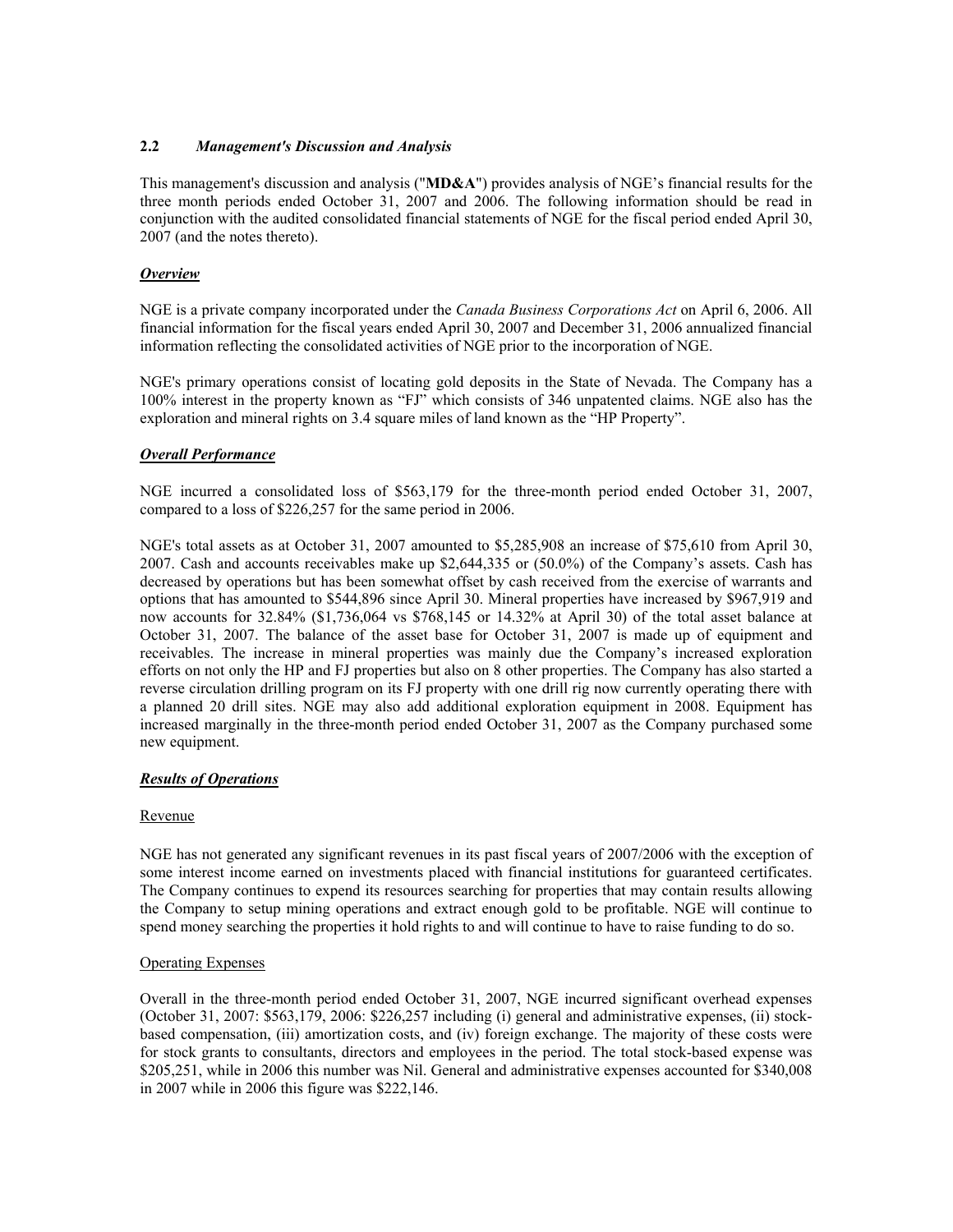General and administrative expenses also increased as the Company increased its field staff to operate the two Geoprobe machines for increased target generation sites. G&A expenses are subsequently reduced as the Company follows a policy of capitalizing all direct costs related to the acquisition and exploration of mineral properties. NGE has now embarked on a reverse circulation drilling plan on its FJ property and also plans to acquire more properties that will yield positive results for gold.

#### Amortization

Amortization costs were \$8,777 for the three-month period ended October 31, 2007, compared to \$4,111 for the same period in 2006. The increase in amortization results from the purchase of equipment by the Company late in the four-month year-ended April of 2007 and the three-month period ended October 31, 2007.

#### Assets

Total assets have increased from \$5,361,518 as at April 30, 2007 to \$5,285,908 as at October 31, 2007 as NGE increased its mineral properties from \$768,145 at April 30, 2007 to \$1,736,064 at October 31, 2007. This increase is solely due to the fact that the Company has increased the number of properties that it analyses from 2 to 8 properties. Deposits have also increased in this period as the Company in conjunction with its exploration work has had to post reclamation bonds with the State of Nevada to ensure that cleanup work on the properties will be carried out once NGE vacates the land.

## *Liquidity and Capital Resources*

## Liquidity

As at October 31, 2007 NGE had cash amounting to \$2,622,499 and \$3,559,095 as at April 30, 2007. NGE now has begun to expand its target generation and land acquisition programs and believes that now it will be able to meet all of its obligations.

Management expects to finance future operations and growth through the use of (i) issuance of debt and equity securities; (ii) banking and other loan facilities.

The Company had working capital of \$2,409,638 at October 31, 2007 while at April 30, 2007 it had 3,580,269 in working capital reserves. The decrease in working capital is mainly due to the increase in mineral properties in the six-month period ended October 31, 2007 of \$967,919.

## *Capital Expenditures*

In the three-month period ended October 31, 2007 NGE invested a total of \$16,423 in capital assets compared to \$177,877 for the same period in 2006. The decrease in capital expenditures in 2007 results from NGE now having purchased its equipment and switching its focus to its drill program which has now been started.

## *Long Term Debt and Other Long Term Commitments*

The Company has no long term debt at October 31, 2007. The Company entered into a ten year lease agreement with Julian Tomera Ranches, Inc., covering approximately 2,225 acres of land in Humboldt County, Nevada. The lease gives the Company mining rights to the property for the period. Pursuant to the terms of the lease the Company has paid a total of \$84,981 up to 2007. Starting in 2008, the Company will pay \$22,200 per year. The agreement also calls for the Company to pay Tomera a royalty of 3% Net Smelter Returns from production, if any, on the land covered by this lease. The Company is also obligated to pay Battle Mountain Gold Exploration Corp a royalty of 1.25% of Net Smelter Returns from production of the "HP" and "FJ" properties.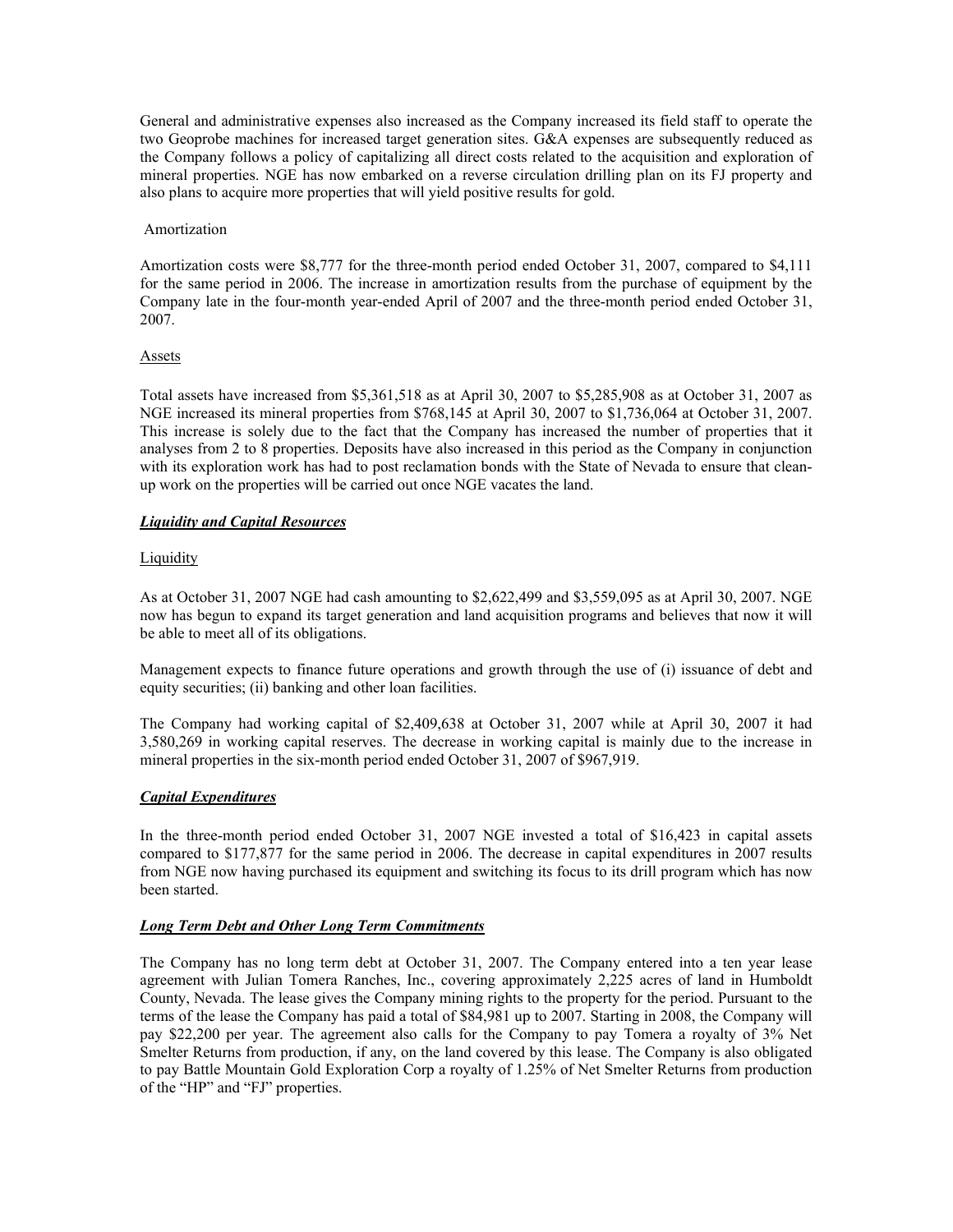#### *Off Balance Sheet Arrangements*

As at October 31, 2007, NGE had no off balance sheet arrangements such as guaranteed contracts, contingent interests in assets transferred to an entity, derivative instrument obligations or any instruments that could trigger financing, market or credit risk to NGE.

#### *Transactions with Related Parties*

- 1. Legal fees of \$47,486 (2007 \$48,412), were paid to firms whose partners are directors of the Company.
- 2. As at October 31, 2007, loans receivable include an amount of \$281,811 receivable from two officers of the Company.

## *Disclosure of Outstanding Share Data*

For information regarding outstanding share capital of NGE, please see Note 7 of the unaudited consolidated financial statements of NGE for the period ended October 31, 2007.

#### *Critical Accounting Estimates*

For information regarding critical accounting estimates used by NGE, please see Note 2 of the unaudited consolidated financial statements of NGE for the period ended October 31, 2007.

#### *Changes in Accounting Policies including initial Adoption*

On January 1, 2007, the Company adopted CICA accounting Handbook section 3855, Financial Instruments – Recognition and Measurement, section 3861, Financial Instruments – Disclosure and Presentation, section 1530, Comprehensive Income, and section 3251, Equity.

#### *Financial Instruments and Other Instruments*

NGE's financial instruments consist of cash and cash equivalents, subscription receivables, sales tax receivables, deposits paid and accounts payables and accrued liabilities.

Management does not believe these financial instruments expose NGE to any significant interest, currency or credit risks arising from these financial instruments. The fair market values of these financial instruments approximate their carrying values.

## *Risks and Uncertainties*

In conducting its business, NGE is subject to a wide variety of risks and uncertainties which are more fully described in section 1 of the MD&A.

#### *Subsequent Events*

On November 12, 2007 the Company started a reverse circulation drilling program on its Fletcher Junction property. Fletcher Junction is the Company's property of merit as per National Instrument 43-101. The Company has twenty (20) permitted drill sites and will drill each hole to a maximum of 1,000 feet.

On December 14, 2007 the Company announced that it had retained Equicom Group ("Equicom") to provide it with strategic investor relations and financial communications services. Under the agreement signed, the Company will pay Equicom a retainer of \$5,000 per month for professional services. The term of the contract is for 12 months. Equicom is a wholly-owned subsidiary of TSX Group Inc.